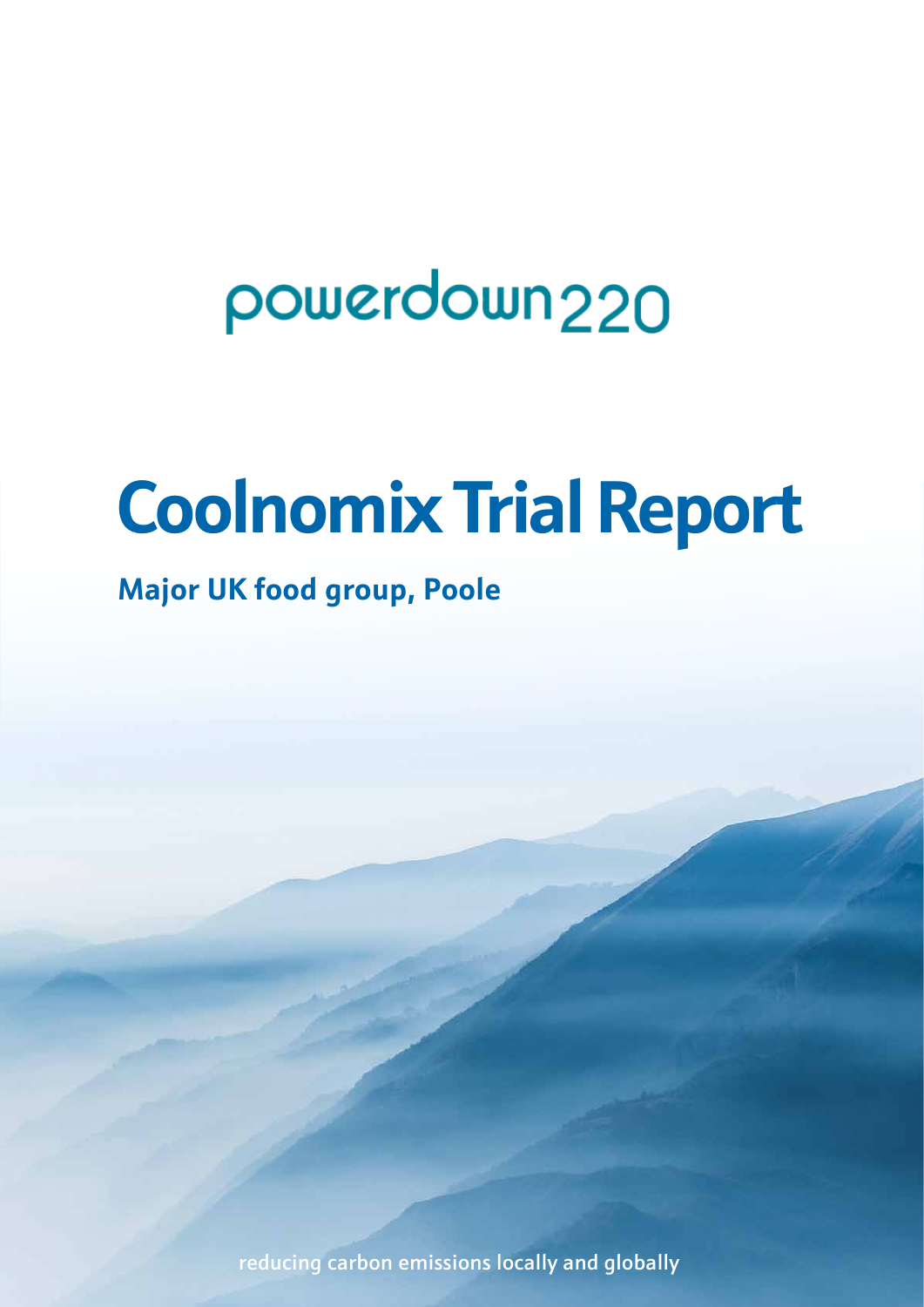#### Client

The UK's leader in savoury foods production and manufacture

#### Coolnomix Model

1 x AR-01 for refrigeration use + 1 x MID smart meter with GPS capability for remote monitoring

#### Direct Annual Savings



Saving of £262.50 per refrigeration unit 34% energy saving 23 months ROI

## **Coolnomix®**

Reduce the energy consumption of your air-conditioning and refrigeration without affecting the output you need. Our technology is maintenance free and can be easily installed by our qualified engineers with no disruption to your operation. You can expect up to 40% energy saving on your air-conditioning and up to 30% on your refrigeration.

*We keep your people, equipment and produce cool, and your energy budget from overheating*

## **Client**

The company aims to minimise and mitigate their environmental footprint and have adopted several responsible practices across the business. The bakery plant consists of three bakeries under one roof.

## **Overview**

The purpose of the trial was 'proof of concept' and to identify the potential for reducing both carbon emissions and direct energy consumption with the installation of COOLNOMIX - a unique patented intelligent thermostat, with a view to supplying and installing COOLNOMIX aacross the company's UK refrigeration portfolio.

Emissis carried out an 83-day trial on one refrigeration unit.

## **Trial**

On the 13/07/2020 the COOLNOMIX unit was installed and connected to the internal refrigeration unit, located within a walk-in fridge, and the system was switched either on/off at varying times during the trial.

To measure the energy consumed by the refrigeration unit an MID smart meter, with remote connectivity, was connected to the external condenser.

Data recording commenced on the 13/07/2020. COOLNOMIX (ON) was operational for 1200 hours (50 days). COOLNOMIX was bypassed (OFF) and the refrigeration operated as 'normal' for 792 hours (33 days) until 07/10/2020.

During the 83-day trial, the metered half-hourly and 4-hourly data was collected and analysed. All the information is available on the Emissis cloud platform as well as the two appendices as supporting evidence.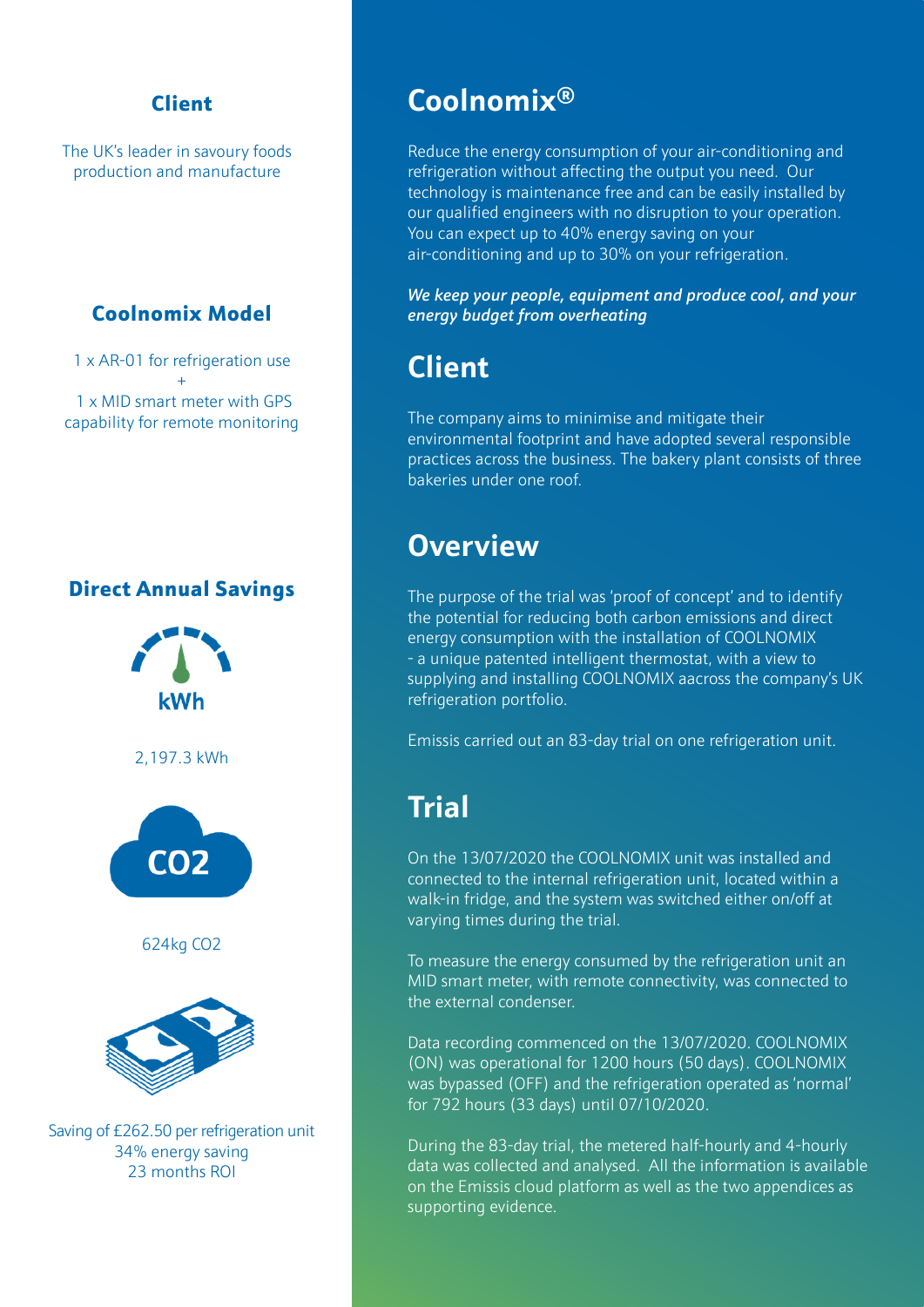## **Results**

#### **Daily**

COOLNOMIX active (ON) reduced daily energy consumption by 6kWh. Reducing both energy use and carbon emissions by 34% (see Figure 1).

The saving is based on the refrigerator using 17.7kWh daily with COOLNOMIX inactive (OFF) and 11.7kWh with COOLNOMIX active (ON).

#### **Daily energy consumption (kWh) and saving with COOLNOMIX**



*Figure 1: Daily energy consumption and saving*

#### **Annual energy consumption (kWh) and annual saving with COOLNOMIX**



*Figure 2: Annual energy consumption and savings*

#### **Annual**

The calculated 6kWh daily saving with COOLNOMIX equates to annual energy savings of 2,189kWh (see Figure 2) which is equivalent to a carbon emissions reduction of 624kg of CO2.

The annual savings were calculated on average daily consumption showing:

COOLNOMIX (ON) consumption averages 11.7kWh COOLNOMIX (OFF) consumption averages 17.7kWh

*COOLNOMIX will reduce your carbon emissions by 624kg of CO2 per annum*

## **Conclusions**

The trial test accurately proves the daily energy savings with COOLNOMIX, allowing us to predict the annual carbon emissions reduction and the energy savings plus the financial benefit. We have based cost savings on the trial site's electricity supply cost of £0.12 per kWh including any CCL.

The COOLNOMIX trial delivered a 34% energy reduction in electricity consumption; annualised this equates to a reduction, per refrigerator:

- **2,189kWh**
- **624kg of CO2**
- **Cost Savings of £262.50**

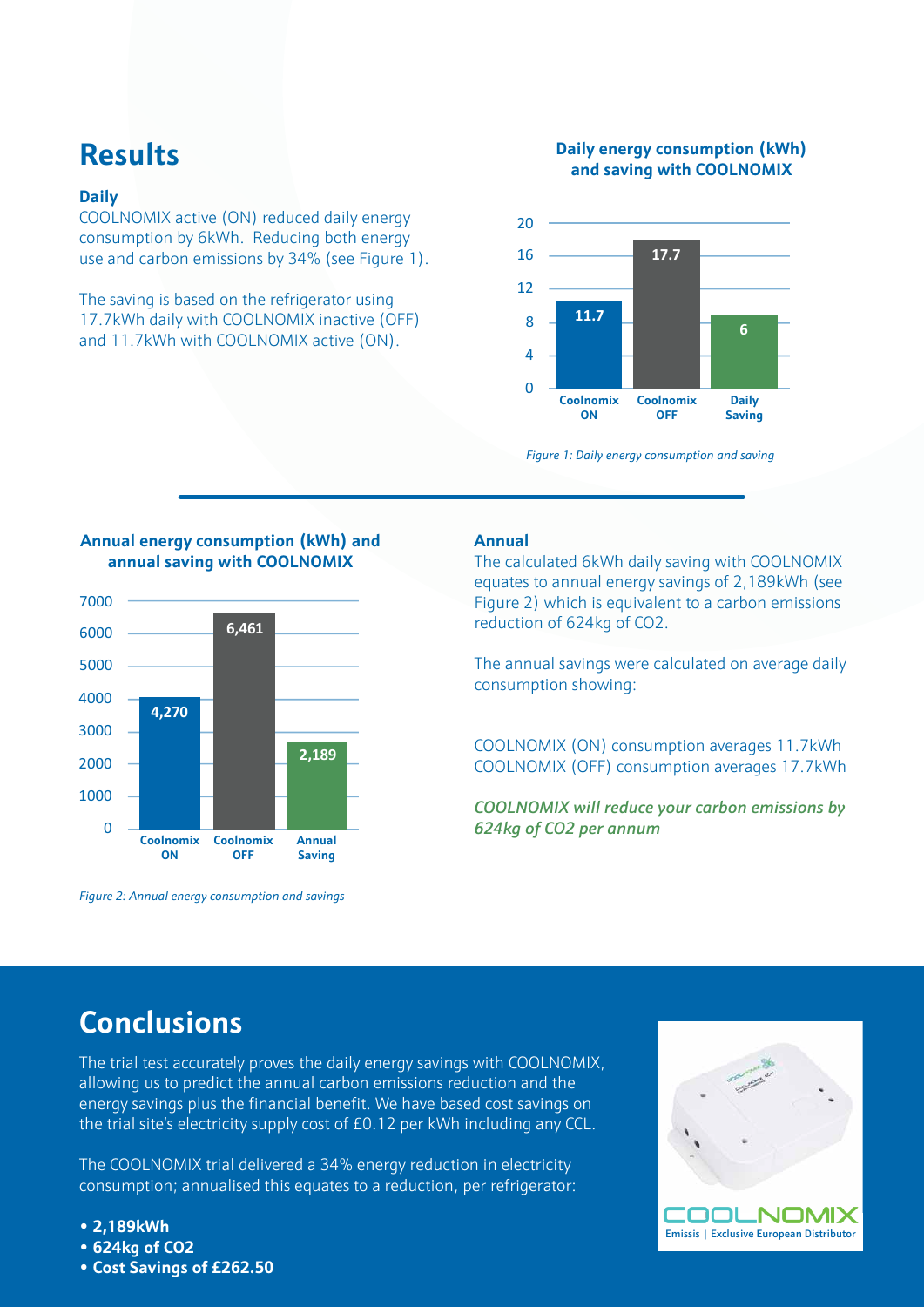## **Recommendations**

Full rollout across the company's 5 UK sites will have a significant impact on each site's energy consumption, carbon emissions and profitability. Assuming that the cost of electricity is £0.12 per kWh, each refrigerator will save £262.50 annually in electricity costs. The return on investment is 23 months.

Over 10 years each refrigerator fitted with a COOLNOMIX device would achieve:

**6,240kg 21,890kWh**

**CO2 reduction Electricity reduction**

## **Rental Option**

#### *Zero CapEx (off balance sheet, zero deposit) option*



Emissis offer a monthly rental option backed by Macquarie Bank that does not require a deposit and yet provides a net annual benefit over the rental period and a significant benefit over 10 years. In this instance, the 10-year benefit is £2,872 based on the current results and after the rental cost of £600 per COOLNOMIX device.

## **Appendix**

All half-hourly data and its summary '4-hourly readings' is attached. GREEN indicates COOLNOMIX active (ON) and the refrigerator operating with COOLNOMIX 'optimisation' RED Indicates COOLNOMIX inactive (OFF) and the refrigerator operating as 'normal'

### **Notes**

The COOLNOMIX device's ROI is dependent on the following criteria:

- KW rating of the refrigeration or cooling system
- Operational run hours
- Electricity cost per kWh